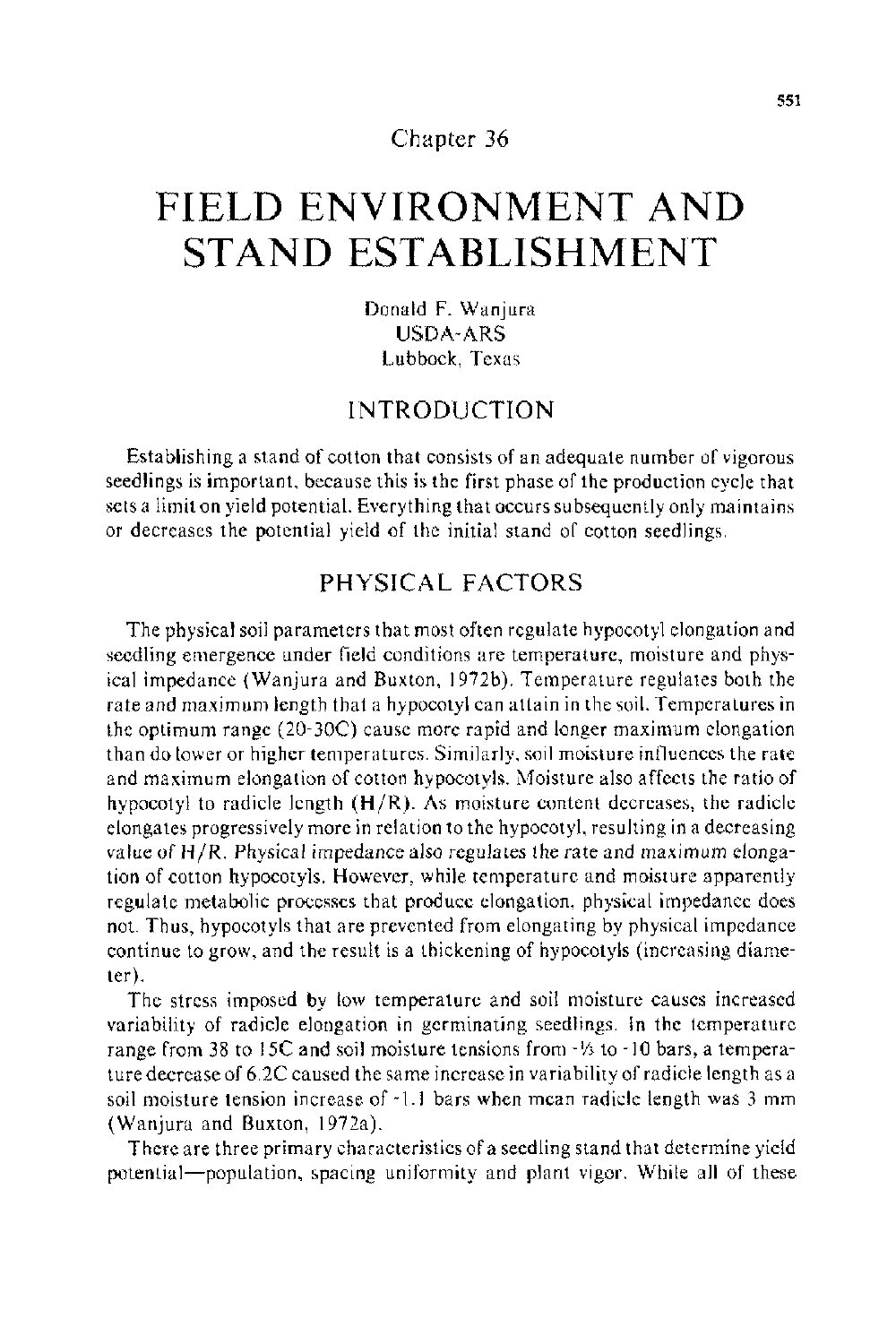characteristics are important, plant vigor is the most difficult to evaluate. Speed or earliness of emergence correlates well with yield as a measure of plant vigor. Earliness of emergence was an indicator of plant vigor where differences in time of emergence were due to seed quality, planting depth or physical impedance (Wanjura *eta/.,* 1969). In a field study, survival of plants emerging on the fifth, eighth and twelfth days after planting was 87, 70 and 30 percent, respectively, and the corresponding relative yields were 100, 46, and 29 percent.

In germination tests using seed of different sizes and densities, the rate of radicle elongation was an indicator of seedling vigor (Dalianis, 1982). Speed of seedling emergence was fastest for seed that had radicle emergence after germinating for 2 days at 20C, slightly less for seeds with radicles emerging on the third day, and significantly slower for seeds with radicles emerging on the fourth day. Plants from seeds where radicles emerged on the fourth day produced 14, 12 and 12 percent less dry weight after 32, 45 and 56 days of growth in the field, respectively, than did plants from seeds with radicles that emerged on the second day.

# PLANTING FACTORS

The goal of the planting operation is to provide a good seed zone environment to germinate seed and emerge cotton seedlings. Because of the importance of the physical factors of the seed zone environment, the seedbed should be well prepared, and the planter should place seed in the soil at a uniform depth in firm contact with warm, moist soil at an acceptable spatial uniformity. When these planting conditions are met, moisture in the seed zone can be maintained long enough for seed to germinate.

Correct seed placement is important because depth affects the moisture and temperature environment around the seed and the time and energy needed for seedling emergence. Thus, seed vigor can affect emergence from a specific planting depth. In a study by Dalianis ( 1982) seedling emergence from seeds planted 4 em deep was more rapid and complete than from seeds planted 7 em deep. Deep planting had a greater adverse effect on emergence of seedlings that required four days for radicle emergence compared with seedlings that required only two or three days to accomplish radicle emergence. Average lint yield from seed lots of three different vigor levels, as measured by germination percentage, was 891, 865 and  $717$  kg/ha for planting depths of 5.1, 7.6 and 10.2 cm, respectively (Wanjura *et al.,* 1969). Seedcotton yields were 440 kg/ha higher for a planting depth interval of 2.5 to 5.1 em than at a depth of 7.6-10.1 em (Hudspeth and Jones, 1954).

#### POST-PLANTING FACTORS

The factors which most frequently cause poor emergence, even if seed are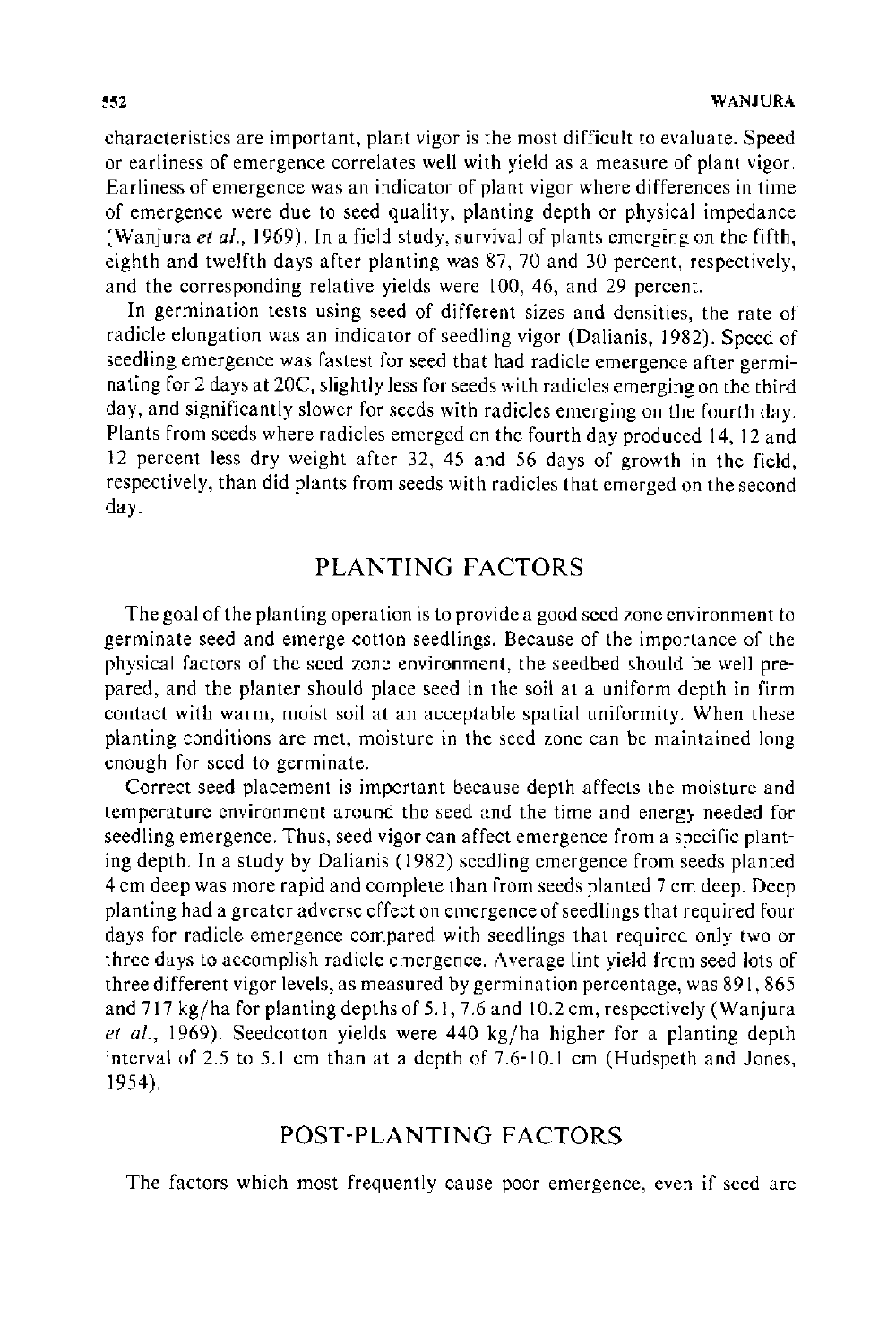#### FIELD ENVIRONMENT FOR GERMINATION 553

properly planted, are soil crusting due to rainfall and low temperature. The occurrence of either of these situations is largely uncontrollable once seed are planted. Soil crusting can be best managed if the planted bed profile provides for rapid drainage of rainfall away from the seed zone and permits the use of mechanical crust breaking tools. The best strategy for circumventing low temperatures is careful selection of planting date based on soil temperature.

Holekamp *eta/.* ( 1966) used the results from a seven year field study to develop a procedure for selecting planting date for cotton on the Southern Great Plains based on soil temperature. The earliest recommended date for planting was when the 10-day average of the minimum soil temperatures at 20 em reached 16C. Emergence generally increased as the temperature average increased up to 19C. Below a 16C average minimum soil temperature, less than 40 percent of the seed planted produced seedlings.

Procedures for estimating the length of time between planting and emergence usually include a factor that measures cumulative heat input. One simple measure that correlated well with initial cotton emergence was developed from the results of a three-year field study by Wanjura et al. (1967). In this procedure, whenever 103 hours of temperature above 18C at seed level had accrued after planting, initial emergence occurred from a 5. I em planting depth. In another study, predictive relationships were developed between times to initial, or 45 percent of final, emergence and cumulative average daily air temperature, or cumulative average daily minimum seed level temperature (Wanjura *et a!.,*  1969). Correlations between measures of cumulative heat input, such as those above, and time periods for emergence are good, provided planting depth is not changed and other factors controlling emergence remain at nonlimiting levels.

If soil crusting occurs, the force created by emerging seedlings is very important in overcoming the resistance of the crusted surface. A study by Gerard (1980) showed that emergence force of cotton seedlings was a linear function of volumetric soil moisture, number of seedlings and cross-sectional area of emerging hypocotyls. Maximum diameters of hypocotyls constrained by a mechanical crust at 22, 27, 32 and 40C averaged 0.32, 0.41, 0.34 and 0.25 em, respectively, and the maximum forces exerted were about 350, 600, 400 and 200 g, respectively. The time required to reach maximum exertion by the seedlings was temperature dependent and ranged from 40 to 48 hours at 32C and 50 to 60 hours at 27C. Bilbro and Wanjura (1982) showed that, as soil crust resistance increased from 100 to I 000 kPa, mean emergence date increased linearly, emergence percentage and emergence rate index decreased linearly, and seedling hypocotyl diameter increased in a positive, curvilinear manner.

In a greenhouse experiment using several levels of constant temperature, Wanjura and Minton (1981) studied the effects of soil crusting on emergence by delaying emergence for 50, 100 and 150 percent of the normal emergence time for noncrusted conditions. Seedling survival and hypocotyl diameter were minimal at 26 and 24C, respectively. Seedling emergence and survival were significantly.